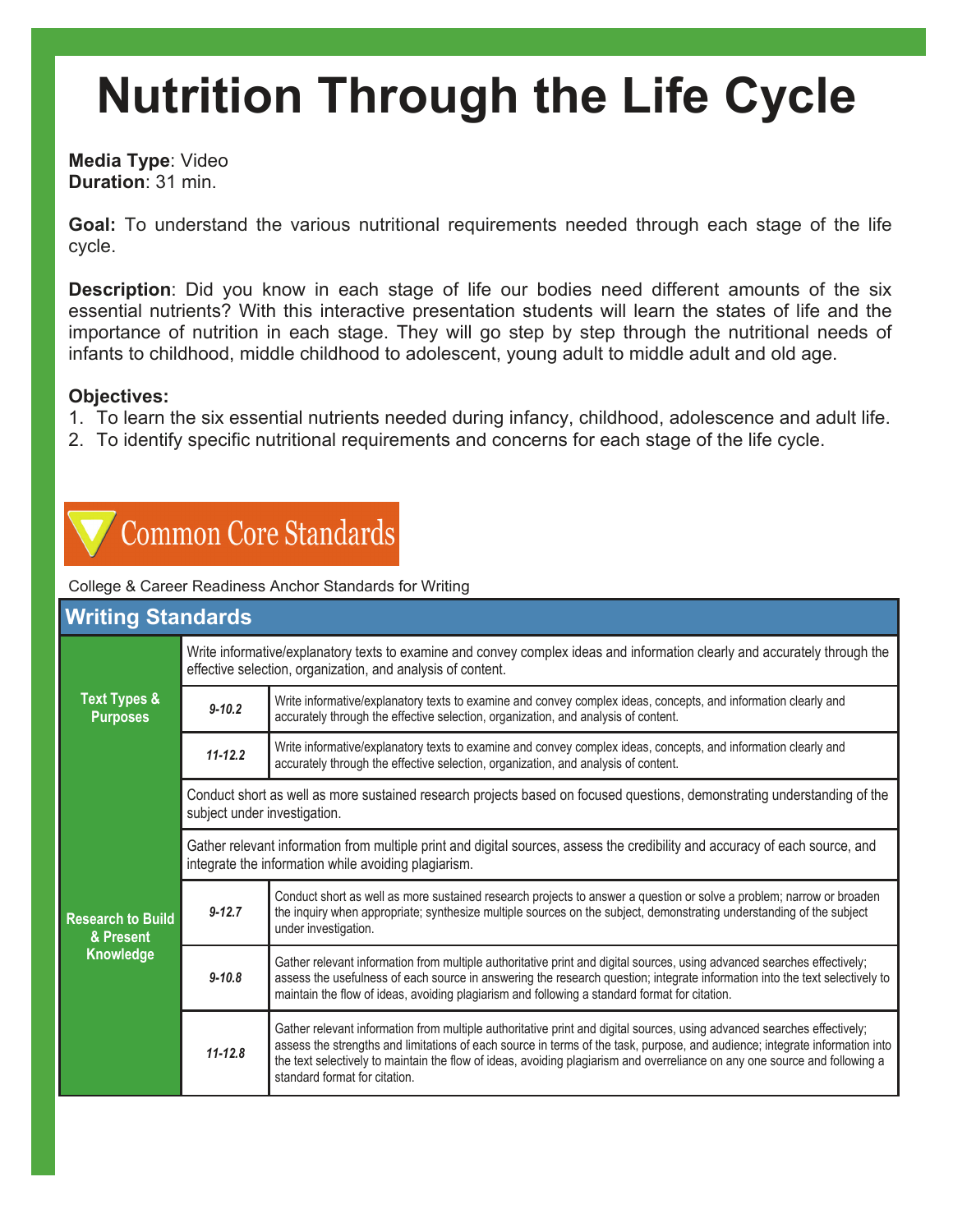## **Common Core Standards**

College & Career Readiness Anchor Standards for Reading

| <b>Reading Standards for Informational Text</b> |                                                                                                                                                                                                        |                                                                                                                                                                                                             |  |  |
|-------------------------------------------------|--------------------------------------------------------------------------------------------------------------------------------------------------------------------------------------------------------|-------------------------------------------------------------------------------------------------------------------------------------------------------------------------------------------------------------|--|--|
| Key Ideas & De-<br>tails                        | Read closely to determine what the text says explicitly and to make logical inferences from it; cite specific textual evidence<br>when writing or speaking to support conclusions drawn from the text. |                                                                                                                                                                                                             |  |  |
|                                                 | $9 - 10.1$                                                                                                                                                                                             | Cite strong and thorough textual evidence to support analysis of what the text says explicitly as well as inferences drawn<br>from the text.                                                                |  |  |
|                                                 | $11 - 12.1$                                                                                                                                                                                            | Cite strong and thorough textual evidence to support analysis of what the text says explicitly as well as inferences drawn<br>from the text, including determining where the text leaves matters uncertain. |  |  |
| Integration of<br>Knowledge &<br><b>Ideas</b>   | Integrate and evaluate content presented in diverse formats and media, including visually and quantitatively, as well as in<br>words.                                                                  |                                                                                                                                                                                                             |  |  |
|                                                 | $9 - 10.7$                                                                                                                                                                                             | Analyze various accounts of a subject told in different mediums, determining which details are emphasized in each ac-<br>count.                                                                             |  |  |
|                                                 | $11 - 12.7$                                                                                                                                                                                            | Integrate and evaluate multiple sources of information presented in different media or formats as well as in words in order<br>to address a question or solve a problem.                                    |  |  |

#### Agriculture, Food & Natural Resources Career Cluster (AG)

| <b>Cluster</b>                                                                                                                                                | <b>Standard</b>                                                                                                         |  |  |  |
|---------------------------------------------------------------------------------------------------------------------------------------------------------------|-------------------------------------------------------------------------------------------------------------------------|--|--|--|
| Examine and summarize the importance of health, safety and environmental management systems in AFNR businesses.                                               |                                                                                                                         |  |  |  |
| Demonstrate stewardship of natural resources in AFNR activities.                                                                                              |                                                                                                                         |  |  |  |
| Analyze the interaction among AFNR systems in the production, processing and management of food, fiber and fuel and the sustainable use of natural resources. |                                                                                                                         |  |  |  |
| <b>Food Products &amp;</b>                                                                                                                                    | Apply principles of nutrition, biology, microbiology, chemistry and human behavior to the development of food products. |  |  |  |
| <b>Processing Systems</b><br><b>Career Pathway</b><br>$(AG-FD)$                                                                                               | Explain the scope of the food industry and the historical and current developments of food products and processing.     |  |  |  |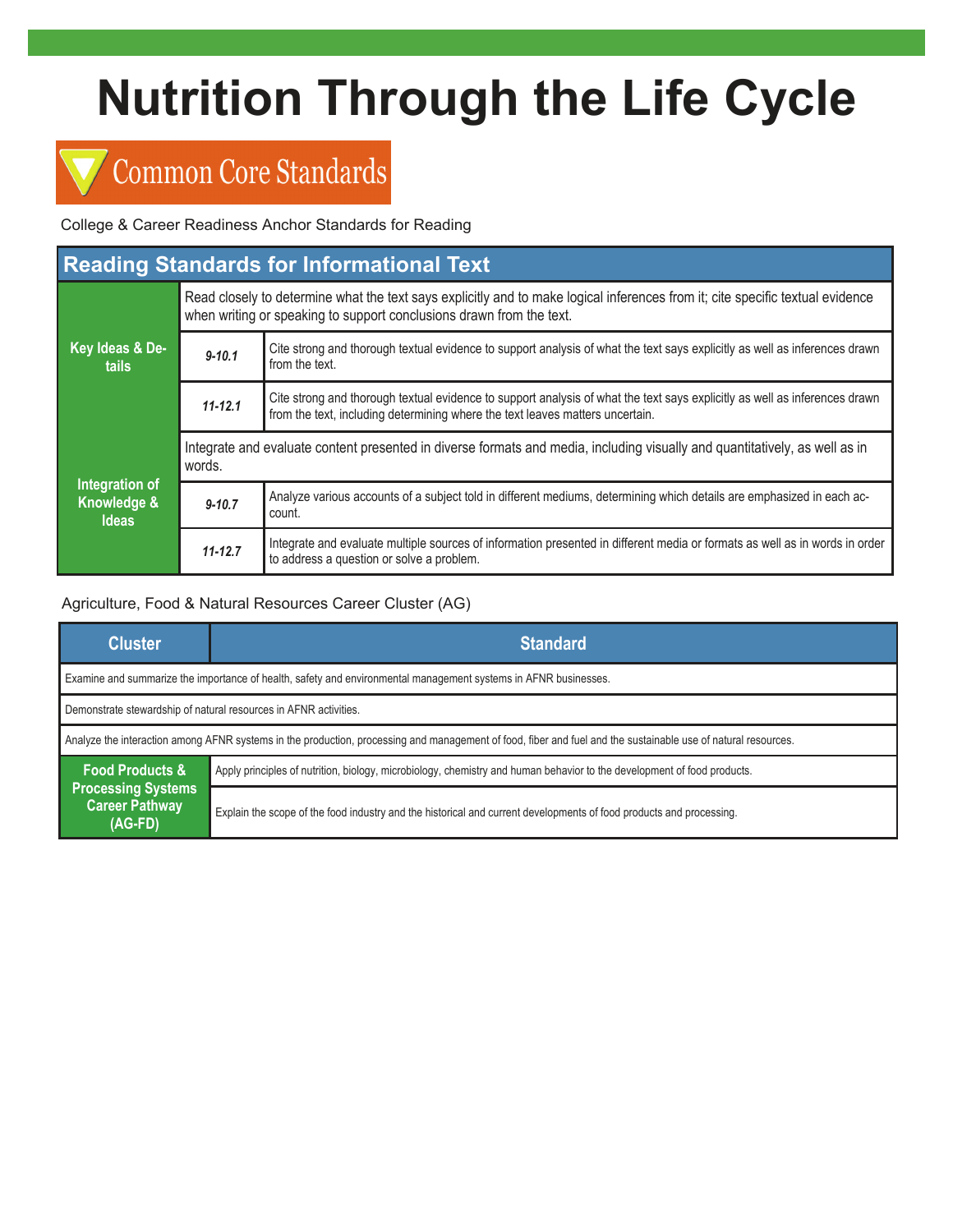

- *Class 1*: Ask students how nutritional needs vary for individuals throughout their life. Discuss student opinions on the different nutritional needs for men and women. Distribute the *Nutrition Through the Life Cycle Worksheet* and *Vocabulary Handout*. Show the *Nutrition Through the Life Cycle (Part 1)* and *(Part 2)*. Instruct students to complete the *Nutritional Needs and Concerns Activity.* **Video 10 min.**
- *Class 2:* Review the material covered in the previous class. Show the *Nutrition Through the Life Cycle (Part 3).* Remind students to use the *Worksheet* and *Vocabulary Handout*. Have the students complete the *Baby Formula Activity.* Provide students instructions to start the *Toddler Meals Project* which is due on Class 6. **Video 5 min.**
- **Video 7 min.**

*Class 3:* Review the material covered in the previous class. Show the *Nutrition Through the Life Cycle (Part 4).* Remind students to use the *Worksheet* and *Vocabulary Handout*. Assign the *Cafeteria Food Project* which is due on Class 7.



*Class 4:* Review the material covered in the previous class. Show the *Nutrition Through the Life Cycle (Part 5).* Remind students to use the *Worksheet* and *Vocabulary Handout*. Instruct students to complete the *Compare & Contrast Activity.* 



*Class 5:* Review the material covered in the previous class. Show the *Nutrition Through the Life Cycle (Part 6).* Remind students to use the *Worksheet* and *Vocabulary Handout*. Instruct students to start the *Elderly Brochure Project*  which is due on Class 7*.* 

*Class6:* As a review, begin class with the *Nutrition Through the Life Cycle Word Search*. Afterward, administer the

*Nutrition Through the Life Cycle Assessment*. Have students turn in *the Toddler Meal Project*. Allow students the remainder of class to work on their projects.

- *Class 7:* Have the students complete the *Cafeteria Food* and *Elderly Brochure Projects.*
- *Class 8:* Discuss nutritional requirements for people with specific needs, such as women who are pregnant or adults who are diabetic. Distribute the *Adulthood Scenario Activity* for students to complete by the end of class.



#### **ChooseMyPlate.gov**

http://www.choosemyplate.gov

#### **Nutrition.gov**

http://www.nutrition.gov



#### **FCCLA**

- Culinary Arts
- Food Innovations

**FFA** 

- Agricultural Communications
- Food Science and Technology

## **Career Connections**

Using the *Career Connections Activity*, allow students to explore the various careers associated with this lesson. See the *Activity* for more details. *If student licenses have been purchased:* Students will select the interviews to watch based on your directions. *If only a teacher license is purchased:* Show students all the career interviews and instruct them to only complete the interview form for the required number of interviews.

- iCEV50983, Gary Taubes, Author, Co-founder of Nutrition Science Initiative
- iCEV50910, Eric Hentges, Ph.D., Executive Director, USDA Center for Nutrition Policy & Promotion
- iCEV50538, Kerri Mikulik, Academic Advisor, Nutrition & Food Science, Texas A&M University